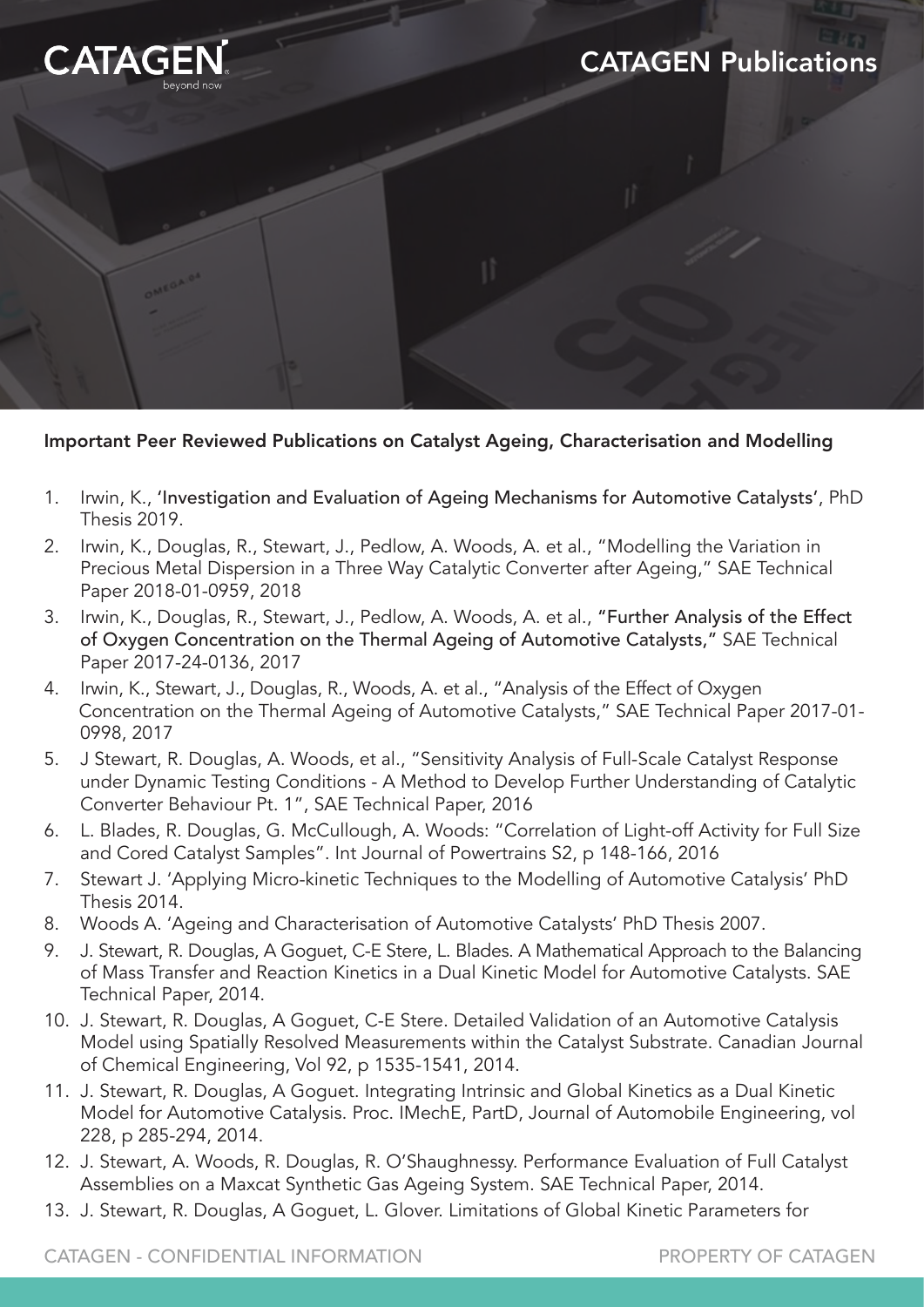

Automotive Application. SAE Technical Paper, 2012-01-1638, 2012.

- 14. L. Blades, R. Douglas, G. McCullough, A. Woods. Correlation of Light-off Activity for Full Size and Cored Catalyst Samples. Powertrain Modelling and Control Conf, 2012.
- 15. L. Blades, R. Douglas, G. McCullough, A. Woods: Correlation of Static Ageing Effects on Automotive Catalysts. Canadian Journal of Chemical Engineering, Vol 92, p 1526-1530, 2014 CATAGEN Patents
- 16. A. Woods, R. Douglas: "Method and Apparatus for Testing a Catalyst Material" Int Patent No. PCT Patent WO 2010/067127.
- 17. A. Woods, J. Stewart "Test System with Recirculating Fluid Reactor", PCT Patent WO 2018/050661. Other Catalysis Peer Reviewed Published Research by CATAGEN Employees
- 18. J. Touitou, J. Stewart, A Goguet, R. Douglas, et al., Evaluation of an in situ spatial resolution instrument for fixed beds through the assessment of the invasiveness of probes and a comparison with a micro-kinetic model", Journal of Catalysis, Volume 319, Pages 239-246, 2014
- 19. C. McAtee, G. McCullough, R. Douglas. Performance and Characteristics of Platinum, Palladium/Rhodium and Palladium Automotive Catalysts when Subjected to Ethanol, Acetaldehyde and a Synthetic E85 Exhaust Gas Mixture. Proc. IMechE, PartD, Journal of Automobile Engineering, vol 226, p 1536-1546, 2012.
- 20. B. Kingsley, J. Stewart, Z. Wu, R. Douglas, K. Li: Advanced Ceramic Substrate with Ordered and Designed Micro-Structure for Applications in Automotive Catalysts. SAE Technical Paper, 2014.
- 21. L. Glover, R. Douglas, G. McCullough. Performance Characterisation of a Range of Diesel Oxidation Catalysts: Effect of Pt:Pd Ratio on Light Off Behaviour and Nitrogen Species Formation". SAE Paper 2011-24-0193. 10th SAE International Conference on Engines and Vehicles, Capri, Naples, Sept 2011.
- 22. C. McAtee, G. McCullough, R. Douglas, L. Glover. The Effect of De-greening and Pre-treatment on Automotive Catalyst Performance. SAE Paper 2011-24-0188. 10th SAE International Conference on Engines and Vehicles, Capri, Naples, Sept 2011.
- 23. G. McCullough, R. Douglas, N. McDowell. Deactivation of Oxidation Catalysts by Oil-Derived Sulphur. SAE Journal of Engines, Feb 2006.
- 24. G. McCullough, R. Douglas, N. McDowell. Deactivation of Oxidation Catalysts by Oil-Derived Sulphur. SAE Journal of Engines, Feb 2006.
- 25. T. Khossusi, G. McCullough and R. Douglas. Investigation of Oxygen Storage in Automotive Catalysts. SAE Paper 2004-01-1836, SAE Journal of Fuels & Lubricants Meeting, Vol 4, Sect 3, pp 805-817, June 2005.
- 26. T. Khossusi, G. McCullough and R. Douglas. Modelling of Oxygen Storage in Automotive Catalysts. Proceedings of the Institution of Mechanical Engineers, Part D, Journal of Automobile Engineering, Vol 218, No 11, pp 1349-1362, December 2004.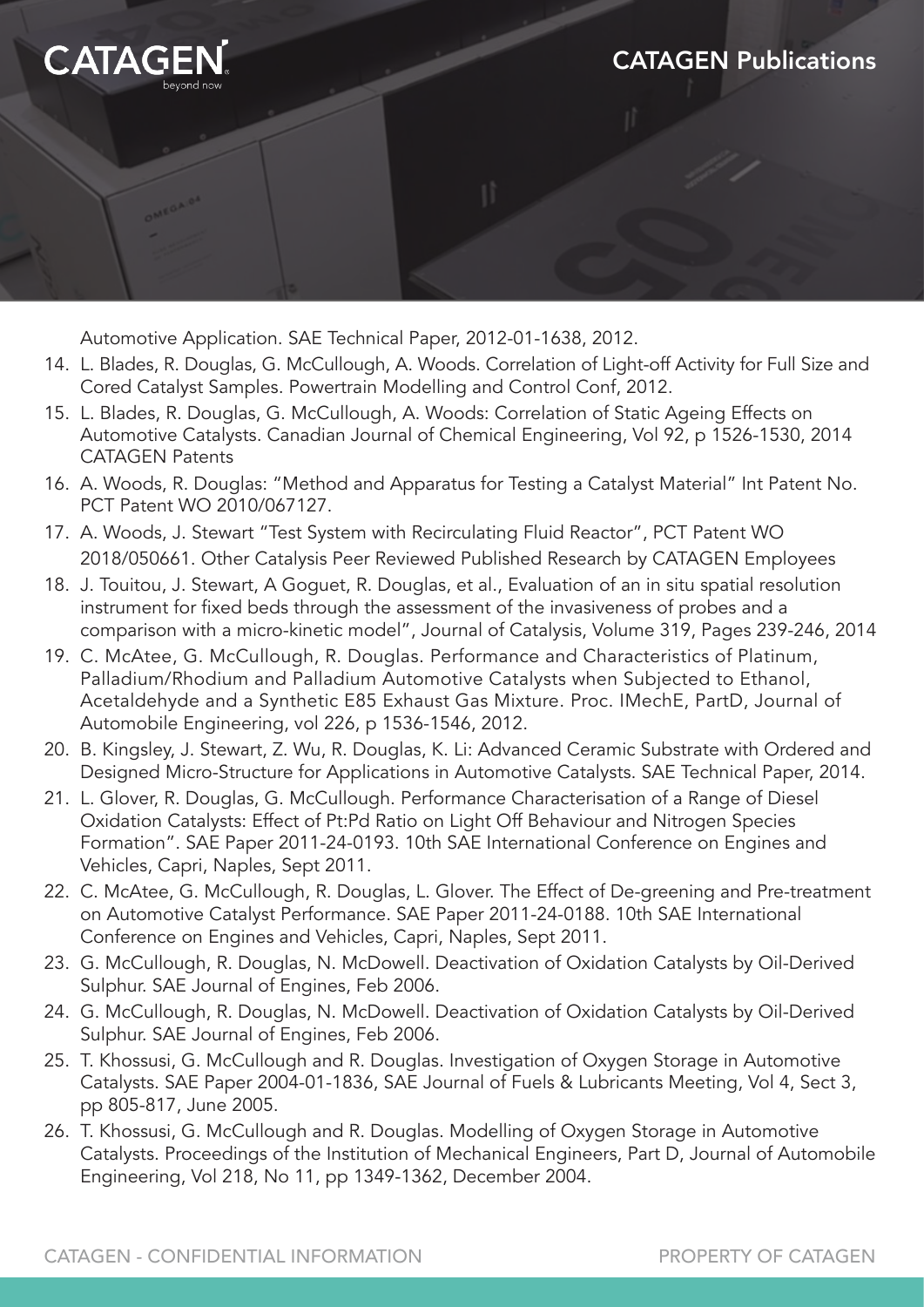

- 27. G. McCullough, R. Douglas, S. Spence and G. Cunningham. Flowrate and Heat Transfer Considerations for Oxidation Catalysts. Proceedings of the Institution of Mechanical Engineers, Part D, Journal of Automobile Engineering, Vol 218, No D3, pp 229-241, July 2004.
- 28. G. McCullough, R. Douglas and N. McDowell. Deactivation of Oxidation Catalysts by Oil- Derived Sulphur. SAE Paper 2004-01-1738, SAE World Congress, March 2004 .
- 29. E. Abu-Khiran, R. Douglas, and G. McCullough. Pressure Loss Characteristics in Catalytic Converters. SAE Paper 2003-32-0061, Small Engines Technology Conference, Sept 2003. SAE Journal of Engines, Vol 112, Section 3, pp 2123-2134, USA, Sept 2004.
- 30. T. Khossusi, R. Douglas, and G. McCullough. Development and Validation of an Oxygen Storage Model for Catalysts. SAE Paper 2003-32-0060, Small Engines Technology Conference, Sept 2003. SAE Journal of Engines, Vol 112, Section 3, pp 2112-2122, USA, Sept 2004.
- 31. T. Khossusi, R. Douglas, and G. McCullough. Measurement of Oxygen Storage Capacity in Automotive Catalysts. Proceedings of the Institution of Mechanical Engineers, Part D, Journal of Automobile Engineering, Vol. 217, D8, pp 727-733, August 2003.
- 32. G. McCullough, R. Douglas, G. Cunningham and L. Foley. The Validation of a Two-Dimensional Transient Catalyst Model for DI Two-Stroke Applications. Journal of Automobile Engineers, Part D, Vol. 215, D8, pp 935-955, August 2001.
- 33. G. McCullough, R. Douglas, G. Cunningham and L. Foley. The Development of a Two- Dimensional Transient Catalyst Model for DI Two-Stroke Applications. Journal of Automobile Engineers, Part D, Vol. 215, D8, pp 919-933, August 2001.
- 34. Al-Hinti, G. McCullough, and R. Douglas, Current considerations for the application of diesel particulate filters, Proceedings of the 4th Jordanian International Mechanical Engineering Conference, Amman, vol. 2, pp. 247-263, October 2001.
- 35. G. McCullough, R. Douglas, N. McDowell and R.G. Kenny. An Experimental Evaluation of the Oil Fouling Effects of Two-Stroke Oxidation Catalysts. SAE Paper 982014, SAE Off-Highway Congress, September 1998. SAE Journal of Engines, Vol 107, Section 3, USA, 1999.
- 36. A.P.N. McDowell, R. Douglas, G. McCullough and R.J. Kee. Catalyst Deactivation on a Two- Stroke Engine. SAE Paper 982015, SAE Off-Highway Congress, September 1998.
- 37. A.P.N. McDowell, B.P. Carberry, R. Douglas: The Effects of the Catalytic Converter on Two- Stroke Engine Performance. SAE Paper 972741, SAE Off-Highway Congress, September 1997.
- 38. G. McCullough, R. Douglas: Reaction Mapping During Light-Off in 2-Stroke Oxidation Catalysts. SAE Paper 961808, SAE Off-Highway Congress, August 1996. SAE Journal of Engines, Vol 105, Section 3, USA, 1997.
- 39. R. Douglas, B.P. Carberry. Modelling of Oxidation Catalysts for Two-Stroke Engines. SAE Paper 961807, SAE Off-Highway Congress, August 1996.
- 40. B.P. Carberry, P Long, R. Douglas, R. Fleck. The Effects of a Heated Catalyst on the Unsteady Gas Dynamic Process. SAE Journal of Engines, Vol 104, Section 3, pp 2063-2072, 1996.